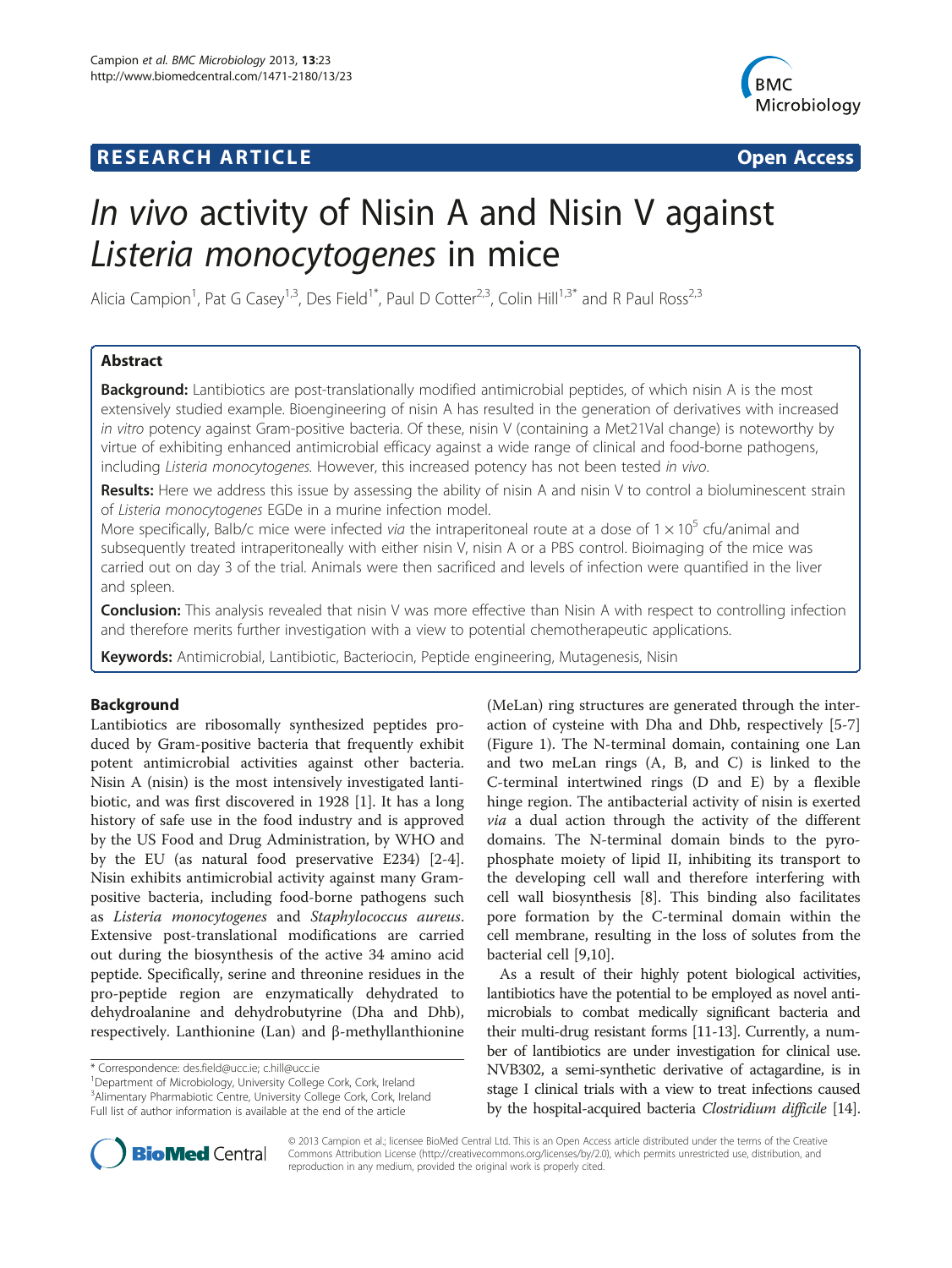<span id="page-1-0"></span>

Similarly, microbisporicin (under the commercial name NAI-107), which targets several multi-drug resistant (MDR) bacteria, is in late pre-clinical trials [\[15](#page-6-0)]. In models of experimental infection involving mice and rats, the efficacy of microbisporicin in vivo was found to be comparable or superior to reference compounds (vancomycin and linezolid) in acute lethal infections induced with several MDR microbes, including methicillin resistant Staphylococcus aureus (MRSA), penicillin-intermediate Streptococcus pneumonia and vancomycin resistant enterococci (VRE) [\[16\]](#page-6-0). Another lantibiotic, mutacin 1140 (produced by Streptococcus mutans) is also undergoing pre-clinical trials [\[17\]](#page-6-0). Furthermore, a study involving the two peptide lantibiotic, lacticin 3147, has recently demonstrated its ability to prevent systemic spread of S. aureus in a murine infection model [\[18\]](#page-6-0).

Nisin also displays potent in vitro activity against multidrug resistant pathogens such as MRSA, vancomycinintermediate and -heterogeneous S. aureus (VISA and hVISA, respectively) and VRE, [\[19-21\]](#page-6-0) while natural variants such as nisin F also show potential in this regard [[22](#page-6-0)]. Notably, several studies have also demonstrated the in vivo efficacy of nisin A, [[23](#page-6-0)-[25](#page-6-0)] nisin Z, [[26,27](#page-6-0)] and Nisin F [[28,29](#page-6-0)]. Indeed, nisin F was recently shown to successfully treat respiratory disease caused by S. aureus K in immunocompromised Wistar rats [[28](#page-6-0)]. These animals were infected intranasally with  $4 \times 10^5$  *S. aureus* cells prior to treatment with nisin F, also via the nasal route. Furthermore, nisin F was found to control the growth of *S. aureus* for up to 15 minutes in mice when injected into the peritoneal cavity [\[29\]](#page-6-0). Animals were dosed with  $1 \times 10^{\circ}$ S. aureus cells intraperitoneally and subsequently treated with nisin F, also *via* the intraperitoneal route. In a subsequent study, Nisin F-loaded brushite cement was shown to prevent the growth of S. aureus Xen 36 [[30](#page-6-0)]. The brushite cement was subcutaneously implanted into mice and infected with  $1 \times 10^3$  S. *aureus* cells. Release of nisin F from the bone cement prevented S. aureus infection for 7 days.

Despite the potency of nisin and its natural variants, the gene encoded nature of these antimicrobials facilitates bioengineering thereof with a view to enhancing

potency [\[31](#page-6-0)]. Indeed, bioengineering of the hinge region of nisin A has been particularly successful in generating variants with enhanced potency against Gram-positive pathogens [[32](#page-6-0),[33](#page-6-0)]. One particular derivative, M21V (also known as nisin V), exhibits an in vitro activity against L. monocytogenes (the causative agent of listeriosis), and indeed other pathogens, which is superior to that of nisin A [[34\]](#page-6-0). While these laboratory-based studies demonstrate the enhanced potency of nisin V against all Gram-positive bacteria tested thus far, it is not known if this enhancement is also evident in vivo. In this study, we address this issue by comparing the efficacy of nisin A and nisin V against a lux-tagged strain of L. monocytogenes (EGDe::pPL2luxpHELP) using a murine infection model and, ultimately, demonstrate the greater efficacy of the bioengineered peptide in controlling infection.

# Results/discussion

The ability of nisin A and nisin V to control a L. monocytogenes infection in a murine peritonitis model was investigated. Analysis was carried out through bioluminescent imaging of the pathogen in living mice and through the microbiological analysis of organs when mice were sacrificed. Bioluminescence is achieved through the use of a strong constitutive promoter  $(P_{\text{help}})$  [highly expressed Listeria promoter]) driving expression of the lux genes of P. luminescens integrated into the chromosome of L. monocytogenes EGDe [\[35\]](#page-6-0). The resulting strain L. monocytogenes EGDe::pPL2luxpHELP is a strong lightemitter, making it easier to follow in vivo using live in vivo imaging systems (IVIS). Prior to commencement of the study, the *in vitro* sensitivity of *L. monocytogenes* EGDe:: pPL2luxpHELP was assessed via deferred antagonism assays using nisin A and nisin V producing strains and classical broth-based minimum inhibitory concentration assays (MIC) using purified peptide in each case. Results of deferred antagonism assays with L. monocytogenes EGDe:: pPL2luxpHELP revealed that the nisin V producing strain exhibited increased bioactivity (the combined impact on production and activity) compared to that of L. lactis NZ9700 (nisin A producing strain) (Figure [2a](#page-2-0)). This was in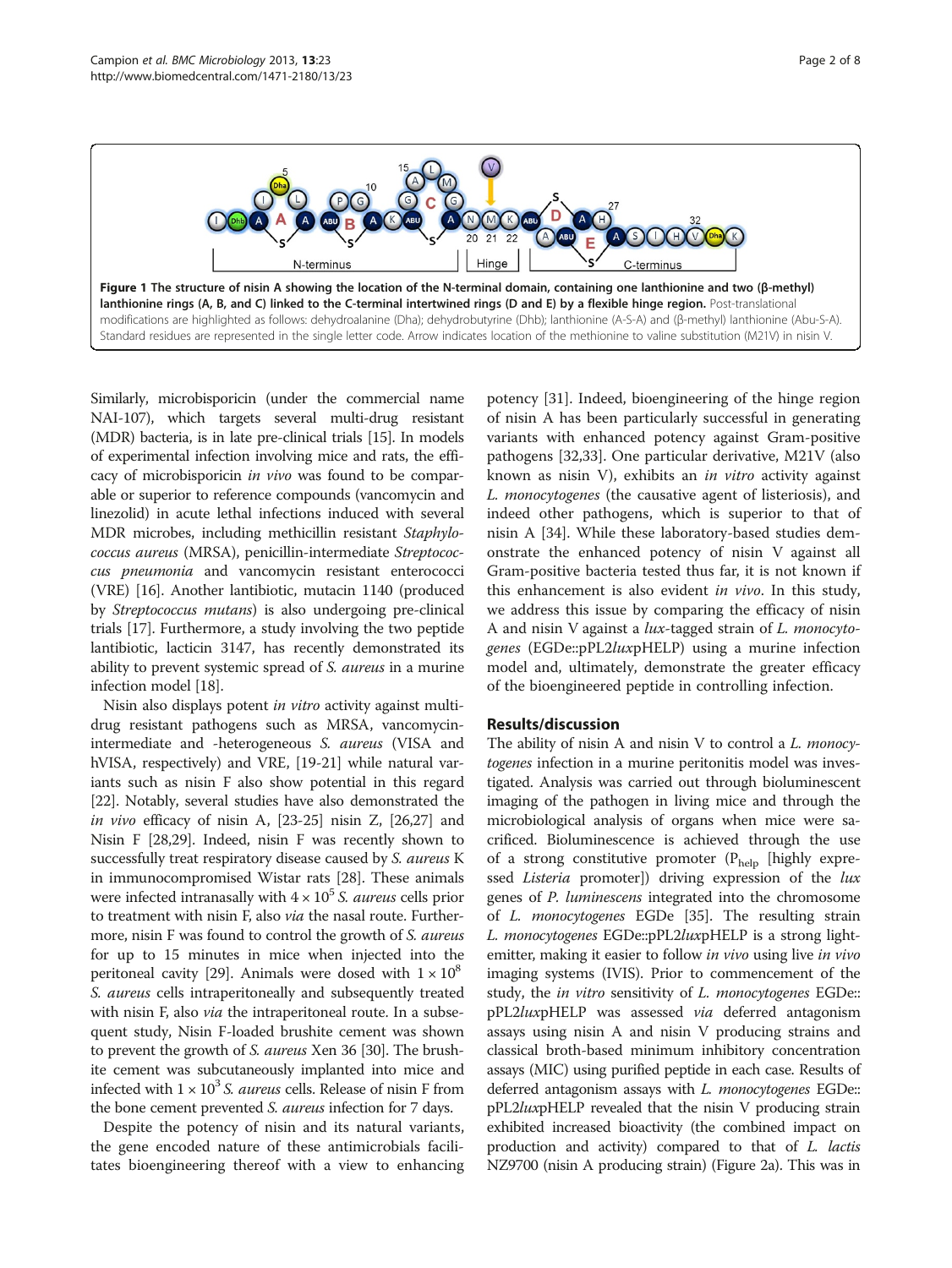<span id="page-2-0"></span>

close agreement with previous studies highlighting the similar production levels but increased specific activity of nisin V compared to nisin A [\[32](#page-6-0)]. Mass spectrometry analysis of purified nisin A and nisin V peptides confirmed that peptides of correct mass were produced (nisin A - 3353 Da; nisin V- 3321 Da) (Figure 2b). The peptides differ by 32 Da, consistent with the methionine21 to valine (M21V) change of the hinge region of the peptide. Following purification, the specific activity of nisin A and nisin V was tested against L. monocytogenes EGDe::pPL2luxpHELP using minimum inhibitory concentration (MIC) assays. Nisin A was found to be inhibitory at concentrations of 12.57 mg/L (Table [1](#page-3-0)), which is consistent with the previously established MIC for the non-lux tagged parent strain (L. monocytogenes EGDe) [[34](#page-6-0)]. Nisin V was found to be two-fold more active against L. monocytogenes EGDe::pPL2luxpHELP, with an MIC of 6.22 mg/L. Indeed, the superior activity of nisin V was also confirmed against a number of field and clinical strains of L. monocytogenes, where nisin V exhibited at least a two-fold improvement against all nisin A-resistant strains (Table [1\)](#page-3-0).

For the *in vivo* study, mice were infected *via* the intraperitoneal route with  $1 \times 10^5$  cfu of *L. monocytogenes* EGDe::pPL2luxpHELP and at 30 minutes post infection were treated intraperitoneally with doses of either nisin A (58.82 mg/kg), nisin V (58.82 mg/kg) or PBS (negative control). On day three of the trial, IVIS imaging was used to quantify the level of infection through the detection of light emitted from the pathogen within the mice (Figure [3\)](#page-3-0). While the initial image suggested that nisin A had reduced the amount of luminescence detected (relative light units or RLU), the difference was not statistically significant compared to the PBS-treated control group (Figure [4](#page-4-0)a). However, a statistically significant reduction  $(P = 0.044)$  in RLU measurements was observed in the nisin V treated group when compared to the PBS control group (Figure [4a](#page-4-0)). These results provide the first evidence of the enhanced in vivo efficacy of nisin V relative to nisin A. In addition, microbiological analysis of the liver and spleen was determined after the mice were euthanized. While no statistical difference in listerial numbers was observed in the liver between the nisin A and PBS-containing control groups, average pathogen numbers were significantly lower ( $P = 0.018$ ) by over 1 log in the livers of the nisin V-treated groups  $(4.70 \pm 0.5 \text{ log cftu})$ compared to the control group  $(6.27 \pm 0.25)$  log cfu) (Figure [4](#page-4-0)b). Analysis of spleens further highlighted the ability of nisin V with respect to controlling L. *monocyto*genes EGDe::pPL2luxpHELP infection. In contrast to the liver-related results, spleen cfu counts revealed that nisin A administration had significantly reduced Listeria numbers  $(5.7 \pm 0.17 \log \text{cft})$   $(P < 0.015)$  compared to the control group  $(6.2 \pm 0.2 \text{ log} \text{ cft})$  (Figure [4](#page-4-0)c). However, the number of Listeria cells in the spleens of nisin V treated animals was significantly lower again, at  $5.1 \pm 0.25$  log cfu,  $(P < 0.015)$  than that of the other groups (Figure [4](#page-4-0)c). While the application of lantibiotics in this way to control Listeria in vivo is novel, there have been previous successes with linear non-lantibiotic bacteriocins. Indeed, the class IIA bacteriocins, piscicolin 126 and pediocin PA-1 have been shown to effectively control *L. monocytogenes* in vivo [[36,37](#page-6-0)].

Although, nisin A displays relatively low cytotoxicity towards intestinal epithelial cells *in vitro* [\[38\]](#page-6-0) and shows no developmental toxicity in rat models [\[39](#page-6-0)], the cytotoxicity of nisin V would have to be investigated further before consideration for use in the clinical setting. However, the fact that nisin V lacks haemolytic activity, even at concentrations of 500 mg/L, and differs from nisin A by just one amino acid may mean that a certain amount of read-across will be permitted and a reduced panel of cytoxicity tests could be sufficient to advance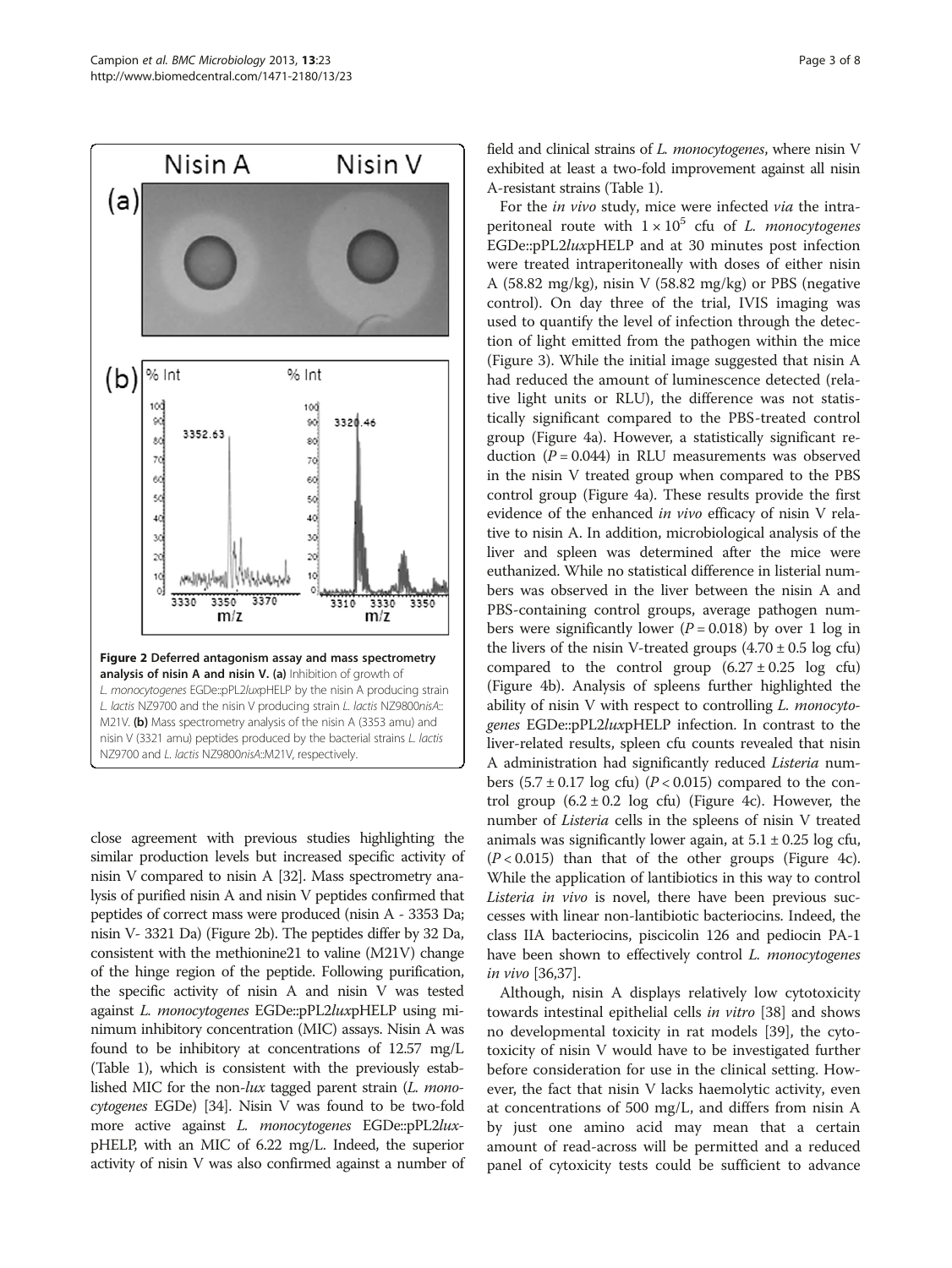| <b>Strain</b>       | <b>Equivalent name</b> | Source/Reference                                  | Nisin A mg/L $(\mu M)$ | Nisin V mg/L $(\mu M)$ |
|---------------------|------------------------|---------------------------------------------------|------------------------|------------------------|
| EGDe::pPL2/uxpHELP  |                        | [35]                                              | 12.57 (3.75)           | 6.22(1.875)            |
| 33028 <sup>b</sup>  | OB001102               | Food                                              | 50.28(15)              | 24.90 (7.5)            |
| 33077 <sup>b</sup>  | 98-18140               | Bovine tissue                                     | 50.28(15)              | 24.90 (7.5)            |
| 33225 <sup>b</sup>  | I MB0455               | Unknown                                           | 25.14(7.5)             | 12.45(3.75)            |
| F4565 <sup>c</sup>  | 33410, FSLN3-008       | Clinical (Los Angeles, California outbreak, 1985) | 12.57(3.75)            | 6.22(1.875)            |
| CD1038 <sup>d</sup> |                        | Pork sausage                                      | 50.28(15)              | 12.45(3.75)            |

<span id="page-3-0"></span>Table 1 In vitro activity of nisin A and nisin V against L. monocytogenes strains as determined by minimum inhibitory concentration assays<sup>a</sup>

<sup>a</sup>The standard deviation is 0 because of identical triplicate results.

<sup>b</sup>Strain acquired from Todd Ward (Agricultural Research Service, U.S. Department of Agriculture).

<sup>c</sup>Strain acquired from Martin Wiedmann (International Life Sciences Institute).

<sup>d</sup>Strain acquired from Catherine Donnelly (Department of Nutrition and Food Sciences, University of Vermont).

commercial applications. In addition, the success with which bioengineering-based strategies have been employed to enhance its solubility [\[40\]](#page-6-0), stability [[41\]](#page-6-0), diffusion [[42](#page-6-0)] and antimicrobial activity and spectra [\[32,43,44](#page-6-0)] would suggest that other derivatives can be generated to

further improve upon the functional and pharmokinetic properties of nisin. Alternatively, the use of nisin V in combination with other antimicrobials, such as lysozyme and lactoferrin [[28](#page-6-0)], may also further enhance in vivo efficacy.

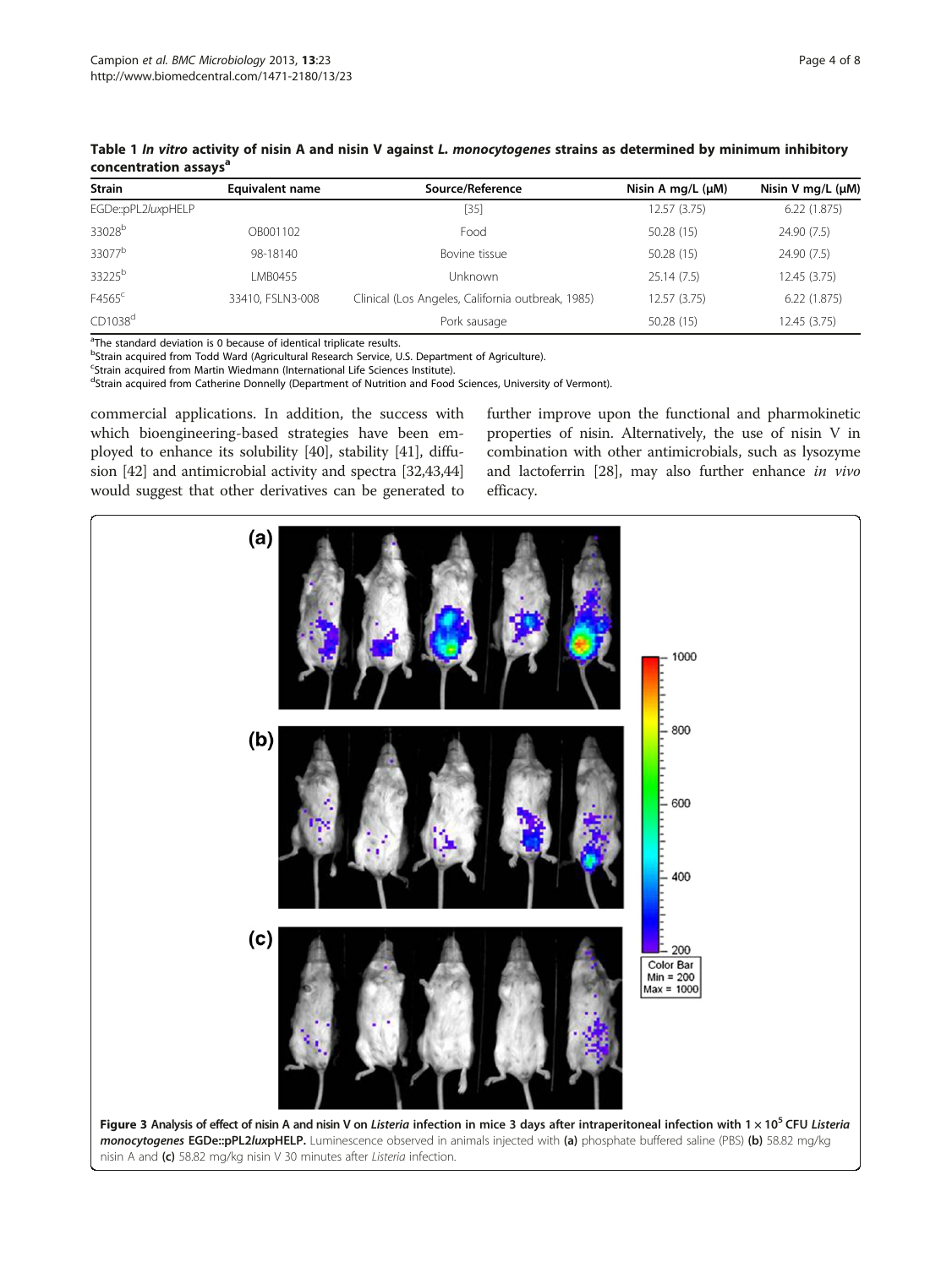<span id="page-4-0"></span>

# Conclusions

This study is the first in which the in vivo efficacy of a bioengineered nisin derivative has been assessed. The results revealed that nisin V was more effective than nisin A with respect to controlling infection with L. monocytogenes in mice. Significantly, the results validate the use of bioengineering-based strategies for peptide improvement and design and also highlight the potential of nisin V as a chemotherapeutic agent. Enhanced nisins could be

especially relevant in situations where traditional antibiotic therapy has failed or where safety issues may predominate. Importantly, the safety of nisin has been well established with, for example, a 90-day oral toxicity study involving rats fed a diet containing nisin A reporting a no-observedadverse-effect level of approximately 3000 mg/kg/day [\[45](#page-7-0)]. Preliminary studies with nisin V revealed a lack of haemolytic activity, even at concentrations of 500 mg/L (D. Field unpublished results).

In conclusion, this study has determined that the enhanced potency of nisin V over nisin A is maintained in vivo against the foodborne pathogen L. monocytogenes EGDe and suggests that nisin V is a promising candidate as a therapeutic agent.

# **Methods**

# Bacterial strains and growth conditions

Lactococcus lactis NZ9700 and L. lactis NZ9800nisA:: M21V strains were cultured in M17 broth (Oxoid) supplemented with 0.5% glucose (GM17) and GM17 agar at 30°C. Field isolates of Listeria monocytogenes and Listeria monocytogenes EGDe::pPL2luxpHELP, which harbours the luxABCDE operon of P. luminescens integrated into the chromosome at a single site [\[35](#page-6-0)], was grown in Brain Heart Infusion (BHI) broth (Oxoid) or BHI agar at 37°C.

### Nisin purification

Purification of wild type nisin A and the derivative nisin V were carried out as described previously [\[34](#page-6-0)]. Briefly, overnight cultures of the wild type nisin A producing strain L. lactis NZ9700 [\[46](#page-7-0)] and the nisin V producing variant L. lactis NZ9800nisA::M21V [\[34](#page-6-0)] were grown in GM17 broth at 30°C and were subsequently inoculated into two litres of purified TY broth at 1% and incubated overnight at 30°C. The culture was centrifuged at 7,000 r.p.m. for 20 minutes and the supernatant retained. The supernatant was applied to a 60 g Amberlite bead (Sigma) column, which was subsequently washed with 500 ml of 30% ethanol and the inhibitory activity eluted in 500 ml of 70% isopropanol 0.1% trifluoroacetic acid (TFA). The cell pellet was resuspended in 300 ml of 70% isopropanol 0.1% TFA and magnetically stirred for 3 hours at room temperature. The cells were removed by centrifugation at 7,000 r.p.m. for 20 minutes and the supernatant retained. The isopropanol was evaporated off using a rotary evaporator (Buchi) to a volume of 160 ml and the sample pH adjusted to approximately 4.2. The sample was applied to a 10 g (60 ml) Varian C-18 Bond Elut Column previously pre-equilibrated with HPLC water and methanol. The column was washed with 120 ml of 30% ethanol and the inhibitory activity eluted in 60 ml of 70% isopropanol 0.1% TFA. Six millilitres of the lantibiotic preparation was concentrated to 1 ml through the removal of the isopropanol by rotary evaporation and applied to a Phenomenex C12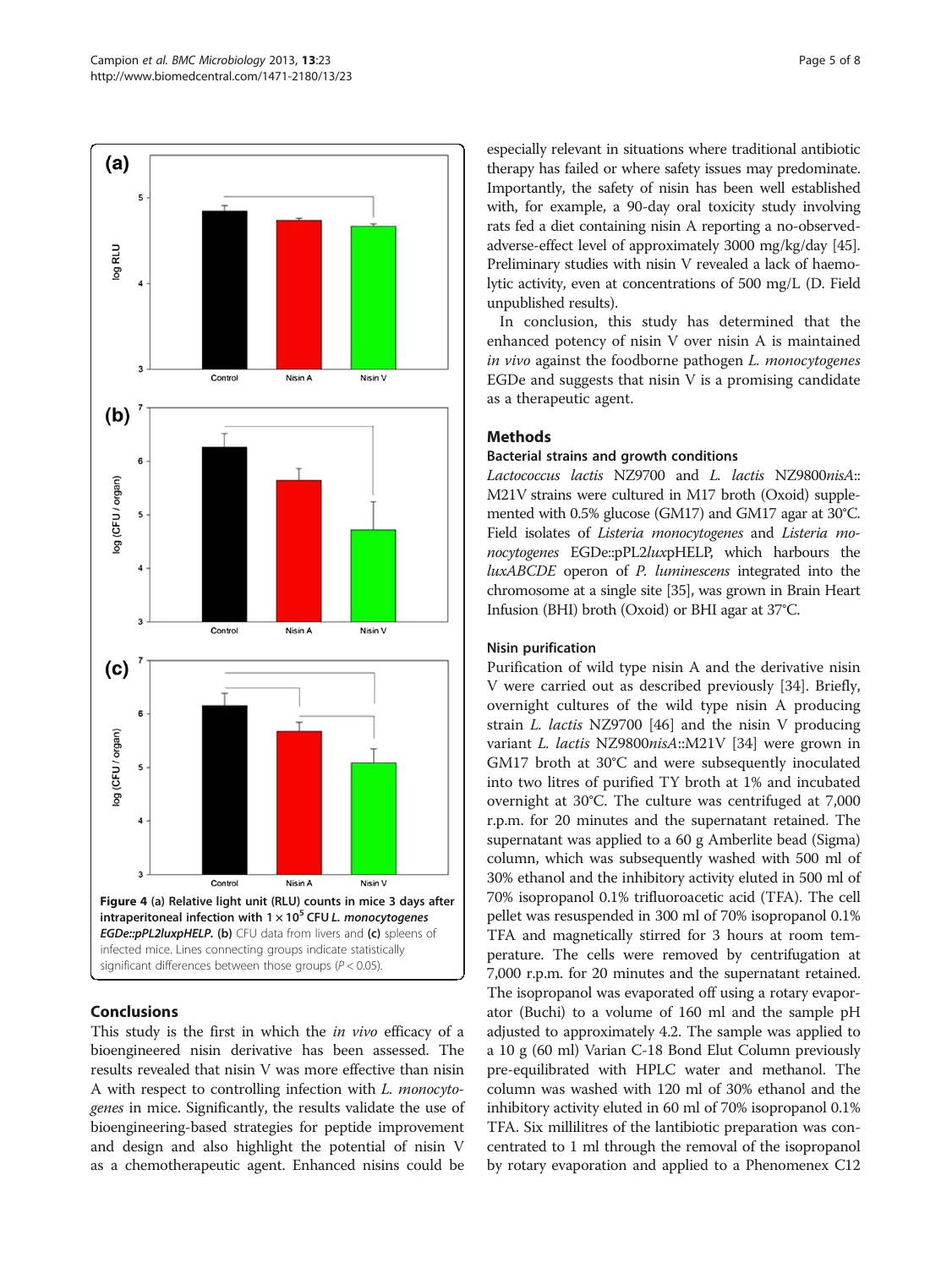reverse-phase (RP)-HPLC column, previously equilibrated with 25% isopropanol 0.1% TFA. The column was then developed in a gradient of 30% isopropanol 0.1% TFA to 60% isopropanol 0.1% TFA from 10 to 45 minutes at a flow rate of 2.1 ml/min. Fractions containing nisin A and nisin V peptides were collected and subjected to Mass Spectrometry with a Shimadzu Biotech MALDI-TOF Mass Spectrometer (AXIMA-CFR plus model).

### Bioassays for antimicrobial activity

Deferred antagonism assays were carried out as previously described [[34\]](#page-6-0). Briefly, 5 μl of fresh overnight cultures of L. lactis NZ9700 and L. lactis NZ9800nisA:: M21V were spotted and allowed to grow on GM17 agar overnight. The colonies were subjected to 30 mins UV radiation prior to overlaying with BHI agar (0.75% w/v agar) seeded with the indicator strain L. monocytogenes EGDe::pPL2luxpHELP. The plates were then incubated at 37°C overnight and relative zone size compared.

### Minimum inhibitory concentration (MIC) assays

The MIC of nisin A and nisin V against *Listeria monocy*togenes EGDe::pPL2luxpHELP and several field isolates of Listeria monocytogenes was carried out in triplicate as previously described [\[34\]](#page-6-0). Briefly, prior to the addition of purified peptides, the 96-well microtitre plates were pretreated with 200 μl of phosphate buffered saline (PBS) containing 1% (w/v) bovine serum albumin (BSA) and incubated at 37°C for 30 min. Wells were washed with PBS and left to dry before the addition of 100 μl BHI broth. L. monocytogenes strains were grown overnight in BHI broth at 37°C, subcultured into fresh BHI broth and grown to log phase ( $OD<sub>600nm</sub>$  of 0.5). The cultures were diluted to a concentration of  $1 \times 10^5$  cfu/ml in a 0.2 ml volume. The purified peptides were resuspended in BHI broth to a stock concentration of 60 μM and adjusted to a 15 μM starting concentration. Two-fold dilutions of the peptides were made in the 96-well plates, which were subsequently inoculated with the bacterial strains and incubated at 37°C for 16 hours. The minimum inhibitory concentration (MIC) was read as the minimum peptide concentration inhibiting visible growth of the bacterial strains.

#### Inoculum preparation

L. monocytogenes EGDe was grown overnight in BHI broth at 37°C from an isolated colony growing on a BHI agar plate containing 7.5 mg/L chloramphenicol. The overnight culture was diluted in order to facilitate its administration in a dose of  $1 \times 10^5$  cfu/200 μl PBS.

#### Mouse model

All procedures involving animals were approved by the UCC Animal Experimentation Ethics Committee and

carried out by a licensed individual with an ethical approval number of 2011/017. For the L. monocytogenes murine model, 15 Balb/c female mice (7 weeks old, 15  $g \pm 2 g$  in weight) were divided into three groups (A, B and C) with each group containing 5 mice. At  $T_0$  on day 1, all groups were infected with  $1 \times 10^5$  viable cells of *L. monocytogenes* EDGe::pPL2luxpHELP in a 200 μl dose of PBS via the intraperitoneal (I.P.) route. At  $T_{0.5hrs}$ , mice in group A were administered PBS (control), group B were treated with nisin A (58.82 mg/kg) and group C treated with nisin V (58.82 mg/kg). Both PBS and the nisin peptides were administered in 200 μl doses via the I.P. route. On day 3, the mice were anaesthetised using a mixture of aerosolised isoflurane and oxygen. Bioluminescence was monitored using an IVIS $\textdegree$  Imaging System 100 series (Xenogen Corporation, Almeda, CA) with a 5 minute exposure time. Immediately afterward, the mice were euthanized and the livers and spleens were extracted. The organs were mechanically disrupted and serial dilutions made which were subsequently plated in 100 μl volumes on BHI agar plates containing chloramphenicol 7.5 mg/L in order to enumerate L. *monocytogenes* present in each organ.

#### Luminescence quantification

IVIS imaging software was used to carry out quantification of luminescence. Bioluminescence emitted from the infection site was measured as total counts across the region of interest (designated relative light units – "RLU") and was averaged across all groups of mice. The reduction in luminescence was quantified and represents a comparison with the luminescence from mice administered PBS control at the same time point.

#### Statistical analysis

CFU and RLU data was transformed to  $log_{10}$  prior to analysis. All comparisons were based on the mean ± standard error of the mean (SEM). Parametric data was analysed using one way analysis of variance (ANOVA) with post hoc comparison using the Student-Newman-Keuls method. Non-parametric data was analysed by the Kruskal– Wallis one way ANOVA with post hoc comparison as above.  $P < 0.05$  was considered to be significant in all cases.

#### Competing interests

The authors declare that they have no competing interests.

#### Authors' contributions

AC designed experiments, carried out nisin purification, antimicrobial activity bioassays, MIC assays and inoculum preparation and drafted the manuscript. PGC conducted and provided mouse model analysis. DF contributed to the conduct of experiments and reviewing the manuscript. PDC, CH and RPR conceived the study and participated in its design and implementation and reviewed the manuscript. All authors read and approved the final manuscript.

#### Acknowledgements

This work was carried out through a PhD Programme in Molecular Cell Biology funded by the Programme for Research in Third-Level Institutions (PRTLI) awarded to AC. Work in the authors' laboratory is supported by the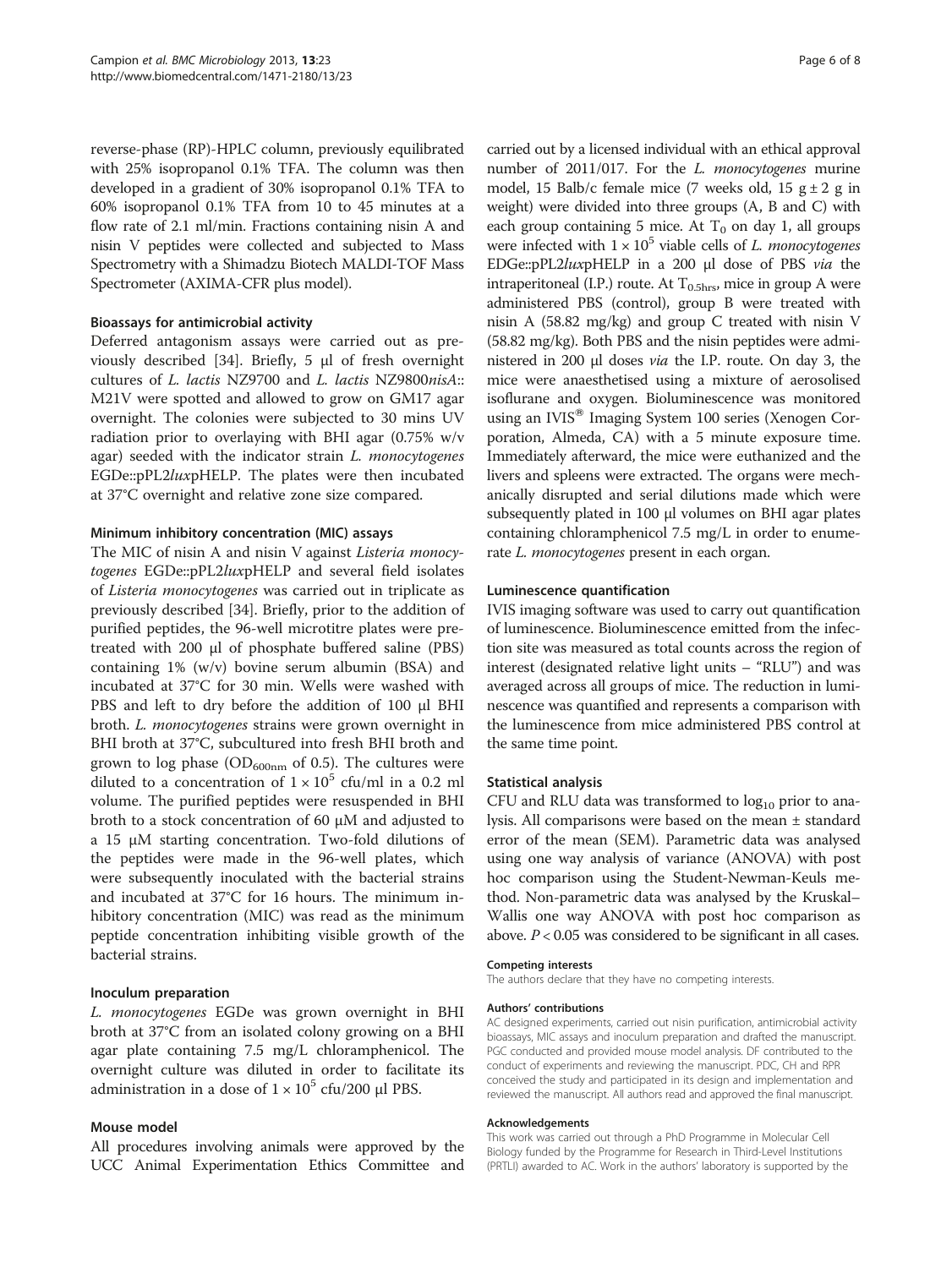<span id="page-6-0"></span>Irish Government under the National Development Plan; by the Irish Research Council for Science Engineering and Technology (IRCSET); by Enterprise Ireland; and by Science Foundation Ireland (SFI), through the Alimentary Pharmabiotic Centre (APC) at University College Cork, Ireland, which is supported by the SFI-funded Centre for Science, Engineering and Technology (SFI-CSET) and provided PDC, CH and RPR with SFI Principal Investigator funding.

#### Author details

<sup>1</sup>Department of Microbiology, University College Cork, Cork, Ireland. <sup>2</sup>Teagasc, Moorepark Food Research Centre, Fermoy, Co, Cork, Ireland. <sup>3</sup> Alimentary Pharmabiotic Centre, University College Cork, Cork, Ireland.

#### Received: 10 October 2012 Accepted: 30 January 2013 Published: 1 February 2013

#### References

- Rogers LA, Whittier EO: Limiting factors in the lactic fermentation. J Bacteriol 1928, 16:211–229.
- 2. Chen H, Hoover DG: Bacteriocins and their food applications. Comprehensive Rev Food Sci Food Safety 2003, 2:82–100.
- 3. Delves-Broughton J: Nisin and its uses as a food preservative. Food Technol 1990, 44:100–117.
- 4. Guinane CM, Cotter PD, Hill C, Ross RP: Microbial solutions to microbial problems; lactococcal bacteriocins for the control of undesirable biota in food. J Appl Microbiol 2005, 98:1316–1325.
- de Vos WM, Kuipers OP, van der Meer JR, Siezen RJ: Maturation pathway of nisin and other lantibiotics: post-translationally modified antimicrobial peptides exported by Gram-positive bacteria. Mol Microbiol 1995, 17:427–437.
- 6. Sahl H, Jack R, Bierbaum G: Biosynthesis and biological activities of lantibiotics with unique post-translational modifications. Eur J Biochem 1995, 230:827–853.
- 7. Bierbaum G, Sahl HG: Lantibiotics: mode of action, biosynthesis and bioengineering. Curr Pharm Biotechnol 2009, 10:2–18.
- 8. Hsu ST, Breukink E, Tischenko E, Lutters MA, de Kruijff B, Kaptein R, Bonvin AM, van Nuland NA: The nisin-lipid II complex reveals a pyrophosphate cage that provides a blueprint for novel antibiotics. Nat Struct Mol Biol 2004, 11:963–967.
- 9. Wiedemann I, Breukink E, van Kraaij C, Kuipers OP, Bierbaum G, de Kruijff B, Sahl HG: Specific binding of nisin to the peptidoglycan precursor lipid II combines pore formation and inhibition of cell wall biosynthesis for potent antibiotic activity. J Biol Chem 2001, 276:1772–1779.
- 10. Wiedemann I, Benz R, Sahl HG: Lipid II-mediated pore formation by the peptide antibiotic nisin: a black lipid membrane study. J Bacteriol 2004, 186:3259–3261.
- 11. Cotter PD, Hill C, Ross RP: Bacterial lantibiotics: strategies to improve therapeutic potential. Curr Protein Pept Sci 2005, 6:61-75.
- Piper C, Cotter PD, Ross RP, Hill C: Discovery of medically significant lantibiotics. Curr Drug Discov Technol 2009, 6:1-18.
- 13. Lawton EM, Ross RP, Hill C, Cotter PD: Two-peptide lantibiotics: a medical perspective. Mini Rev Med Chem 2007, 7:1236–1247.
- 14. New antibiotic compound enters phase I clinical trial. [http://www.wellcome.](http://www.wellcome.ac.uk/News/2011/News/WTVM053339.htm) [ac.uk/News/2011/News/WTVM053339.htm](http://www.wellcome.ac.uk/News/2011/News/WTVM053339.htm).
- 15. Foulston LC, Bibb MJ: Microbisporicin gene cluster reveals unusual features of lantibiotic biosynthesis in actinomycetes. Proc Natl Acad Sci U S A 2010, 107:13461–13466.
- 16. Jabes D, Brunati C, Candiani G, Riva S, Romano G, Donadio S: Efficacy of the new lantibiotic NAI-107 in experimental infections induced by MDR Grampositive pathogens. Antimicrob Agents Chemother 2011, 55:1671–1676.
- 17. Smith L, Hillman J: Therapeutic potential of type A (I) lantibiotics, a group of cationic peptide antibiotics. Curr Opin Microbiol 2008, 11:401–408.
- 18. Piper C, Casey PG, Hill C, Cotter PD: The lantibiotic lacticin 3147 prevents systemic spread of Staphylococcus aureus in a murine infection model. Int J Microbiol 2012, 2012.
- 19. Severina E, Severin A, Tomasz A: Antibacterial efficacy of nisin against multidrug-resistant Gram-positive pathogens. J Antimicrob Chemother 1998, 41:341–347.
- 20. Brumfitt W, Salton MR, Hamilton-Miller JM: Nisin, alone and combined with peptidoglycan-modulating antibiotics: activity against methicillinresistant Staphylococcus aureus and vancomycin-resistant enterococci. J Antimicrob Chemother 2002, 50:731–734.
- 21. Piper C, Draper LA, Cotter PD, Ross RP, Hill C: A comparison of the activities of lacticin 3147 and nisin against drug-resistant Staphylococcus aureus and Enterococcus species. J Antimicrob Chemother 2009, 63:546–551.
- 22. Piper C, Hill C, Cotter PD, Ross RP: Bioengineering of a nisin A-producing Lactococcus lactis to create isogenic strains producing the natural variants nisin F, Q and Z. Microb Biotechnol 2011, 4:375–382.
- 23. Coughlin R, Tikofsky L, Schulte H, Bennett G, Rejman J, Fisher D, Crabb J, Schukken Y: Lactation mastitis therapy with the nisin-based product MastOut: results of a 125-cow study. National Mastitis Council Annual Meeting 2004, 43:296–297.
- 24. Goldstein BP, Wei J, Greenberg K, Novick R: Activity of nisin against Streptococcus pneumoniae, in vitro, and in a mouse infection model. J Antimicrob Chemother 1998, 42:277–278.
- 25. Taylor J, Hirsch AR, Mattick AT: The treatment of bovine streptococcal and staphylococcal mastitis with nisin. Vet Res 1949, 61:197–198.
- 26. Cao LT, Wu JQ, Xie F, Hu SH, Mo Y: Efficacy of nisin in treatment of clinical mastitis in lactating dairy cows. J Dairy Sci 2007, 90:3980-3985.
- 27. Wu J, Hu S, Cao L: Therapeutic effect of nisin Z on subclinical mastitis in lactating cows. Antimicrob Agents Chemother 2007, 51:3131–3135.
- 28. De Kwaadsteniet M, Doeschate KT, Dicks LM: Nisin F in the treatment of respiratory tract infections caused by Staphylococcus aureus. Lett Appl Microbiol 2009, 48:65–70.
- 29. Brand AM, De Kwaadsteniet M, Dicks LMT: The ability of nisin F to control Staphylococcus aureus infection in the peritoneal cavity, as studied in mice. Lett Appl Microbiol 2010, 51:645–649.
- 30. van Staden AD, Brand AM, Dicks LMT: Nisin F-loaded brushite bone cement prevented the growth of Staphylococcus aureus in vivo. J Appl Microbiol 2012, 112:831–840.
- 31. Field D, Hill C, Cotter PD, Ross RP: The dawning of a 'Golden era' in lantibiotic bioengineering. Mol Microbiol 2010, 78:1077–1087.
- 32. Field D, O'Connor PM, Cotter PD, Hill C, Ross RP: The generation of nisin variants with enhanced activity against specific Gram-positive pathogens. Mol Microbiol 2008, 69:218–230.
- 33. Carroll J, Field D, O' Connor PM, Cotter PD, Coffey A, Hill C, Ross RP, O' Mahony J: The gene encoded antimicrobial peptides, a template for the design of novel anti-mycobacterial drugs. Bioengineered Bugs 2010, 1:408–412.
- 34. Field D, Quigley L, O'Connor PM, Rea MC, Daly K, Cotter PD, Hill C, Ross RP: Studies with bioengineered nisin peptides highlight the broad-spectrum potency of nisin V. Microb Biotechnol 2010, 3:473–486.
- 35. Riedel CU, Monk IR, Casey PG, Morrissey D, O'Sullivan GC, Tangney M, Hill C, Gahan CGM: Improved luciferase tagging system for Listeria monocytogenes allows real-time monitoring in vivo and in vitro. Appl Environ Microbiol 2007, 73:3091–3094.
- 36. Ingham A, Ford M, Moore RJ, Tizard M: The bacteriocin piscicolin 126 retains antilisterial activity in vivo. J Antimicrob Chemother 2003, 51:1365-1371.
- 37. Dabour N, Zihler A, Kheadr E, Lacroix C, Fliss I: In vivo study on the effectiveness of pediocin PA-1 and Pediococcus acidilactici UL5 at inhibiting Listeria monocytogenes. Int J Food Microbiol 2009, 133:225-233.
- 38. Maher S, McClean S: Investigation of the cytotoxicity of eukaryotic and prokaryotic antimicrobial peptides in intestinal epithelial cells in vitro. Biochem Pharmacol 2006, 71:1289–1298.
- 39. Gupta SM, Aranha CC, Reddy KV: Evaluation of developmental toxicity of microbicide nisin in rats. Food Chem Toxicol 2008, 46:598–603.
- 40. Liu W, Hansen JN: Some chemical and physical properties of nisin, a small-protein antibiotic produced by Lactococcus lactis. Appl Environ Microbiol 1990, 56:2551–2558.
- 41. Rollema HS, Kuipers OP, Both P, de Vos WM, Siezen RJ: Improvement of solubility and stability of the antimicrobial peptide nisin by protein engineering. Appl Environ Microbiol 1995, 61:2873–2878.
- 42. Rouse S, Field D, Daly KM, O'Connor PM, Cotter PD, Hill C, Ross RP: Bioengineered nisin derivatives with enhanced activity in complex matrices. Microb Biotechnol 2012, 5:501–508.
- 43. Yuan J, Zhang ZZ, Chen XZ, Yang W, Huan LD: Site-directed mutagenesis of the hinge region of nisin Z and properties of nisin Z mutants. Appl Microbiol Biotechnol 2004, 64:806–815.
- 44. Field D, Begley M, O'Connor PM, Daly KM, Hugenholtz F, Cotter PD, Hill C, Ross RP: Bioengineered nisin A derivatives with enhanced activity against both Gram positive and Gram negative pathogens. PLoS One 2012, 7:e46884.